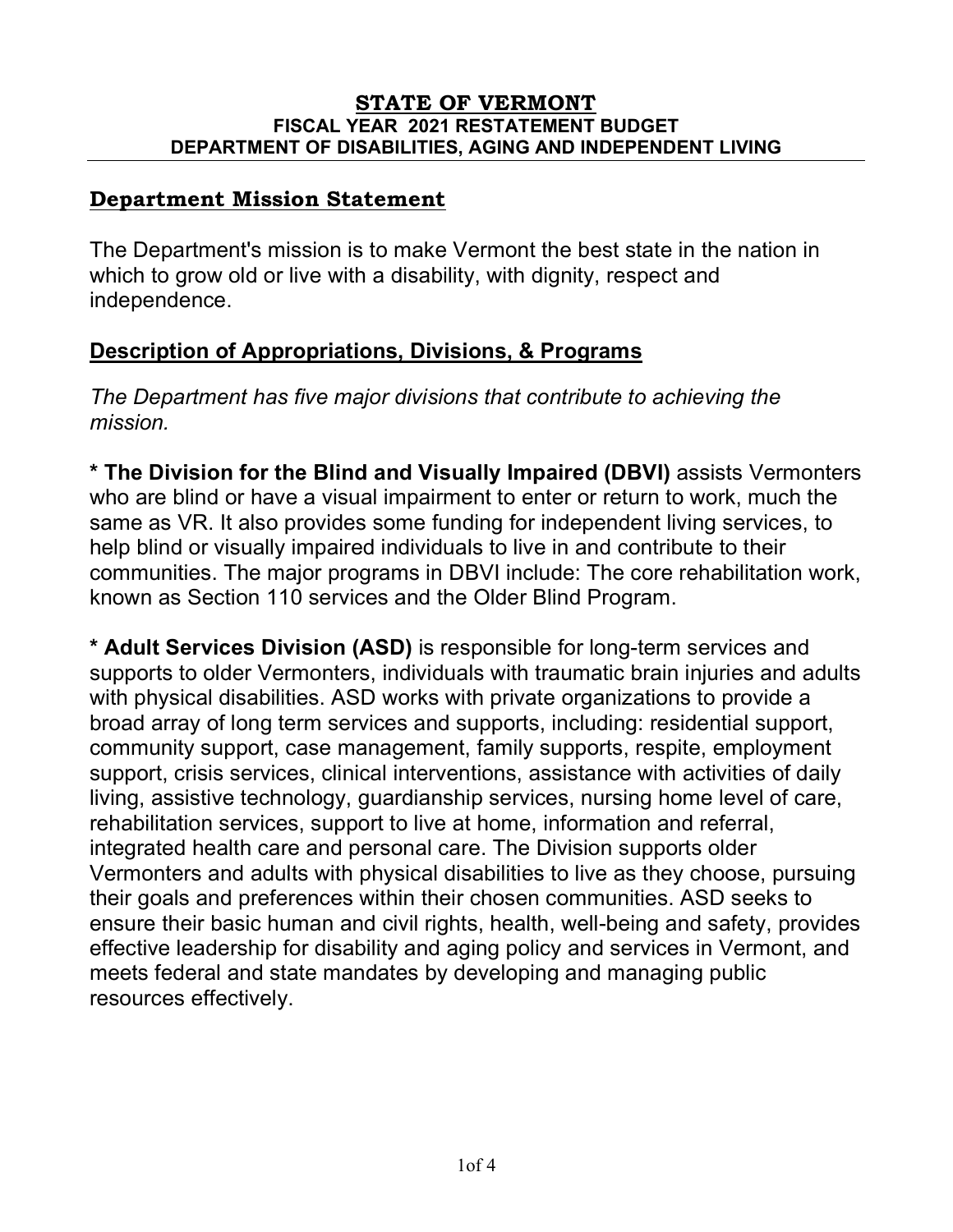### **STATE OF VERMONT FISCAL YEAR 2021 RESTATEMENT BUDGET DEPARTMENT OF DISABILITIES, AGING AND INDEPENDENT LIVING**

**\*Developmental Disabilities Services Division (DDSD)** is responsible for services to people with developmental disabilities and guardianship services to adults with developmental disabilities and older Vermonters. DDSD works with private organizations to provide a broad array of long-term services and supports, including: service coordination, family supports, community supports, employment supports, guardianship services, residential support, crisis support, clinical intervention, respite and rehabilitation services. The Division supports older Vermonters and Vermonters with disabilities to live as they choose, pursuing their individual goals and preferences within their chosen community. DDSD seeks to ensure their basic human and civil rights, health, well-being and safety, provides effective leadership for disability and aging policy and services in Vermont, and meets federal and state mandates by developing and managing public resources effectively.

**\* The Division of Licensing and Protection (DLP)** performs a critical role in ensuring the quality of many health care services and protecting vulnerable adults from abuse, neglect and exploitation. Major programs in DLP include: Survey and Certification which conducts inspections and surveys of all Medicare and Medicaid facilities and organizations including nursing home and home health agencies, state licensure of residential care homes and other facilities, and Adult Protective Services which investigates allegations of abuse, neglect and exploitation against vulnerable adults.

**\* The Division of Vocational Rehabilitation (VR)** assists Vermonters with a disability to enter or re-enter the work force through a wide variety of programs and individual support services. The core program (VR Section 110) enables Vermonters with a disability to assess their skills and abilities, identify a vocational goal, develop an Individualized Plan for Employment and receive services leading to meaningful employment. VR supports people with the most significant disabilities through supported employment programs and has developed a network of specialized Transition Counselors to support young adults from school to work. The Division operates a state-wide Benefits Counseling Program to support Social Security beneficiaries to work, and the Assistive Technology (AT) Project that provides Vermonters with information and training on AT devices and services.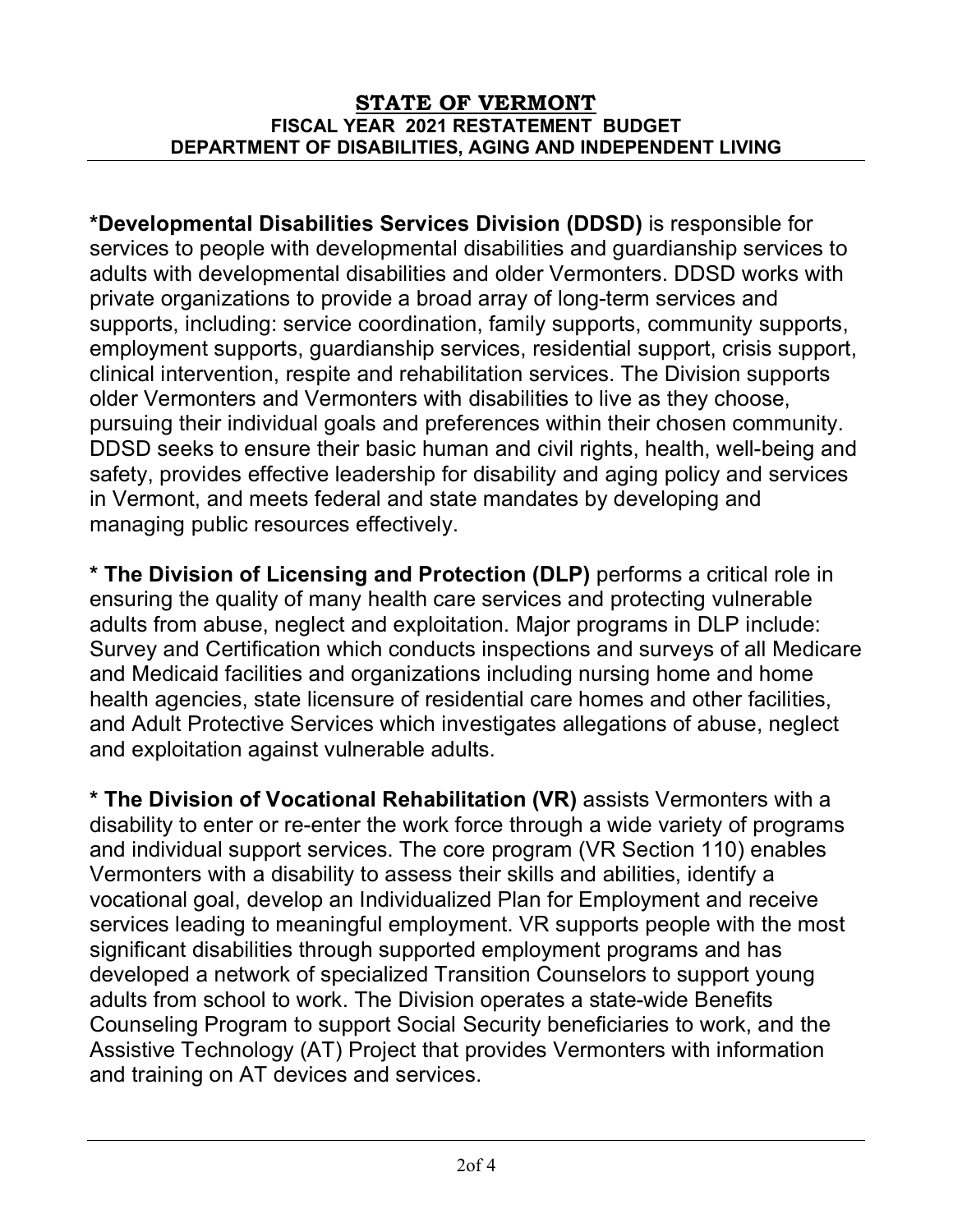### **STATE OF VERMONT FISCAL YEAR 2021 RESTATEMENT BUDGET DEPARTMENT OF DISABILITIES, AGING AND INDEPENDENT LIVING**

| DAIL OVERVIEW OF CHANGES TO GOVERNOR'S RECOMMEND               |    |               |  |  |
|----------------------------------------------------------------|----|---------------|--|--|
| (all gross $\hat{\mathbf{s}}$ 's)<br><b>Total Net increase</b> |    | 309,833       |  |  |
| This includes:                                                 |    |               |  |  |
| 1) Increase to Vacancy Savings                                 | \$ | (105, 699)    |  |  |
| 2) Decrease to Internal Service Funds                          | \$ | (151,063)     |  |  |
| 3) Decrease to Travel                                          | \$ | (25,000)      |  |  |
| 4) Under-utilization Medicaid Attendant Services               | \$ | (100,000)     |  |  |
| 5) Decrease (one-time) Adult Day – Day Health                  |    |               |  |  |
| Rehabilitation Services CRF sent to offset                     | \$ | (250,000)     |  |  |
| 6) Developmental Services – Budget to Actuals adj.             |    | \$(1,608,405) |  |  |
| 7) Under-utilization TBI Waiver adjustment                     |    |               |  |  |
| Approx. value of 5 consumers                                   | \$ | (350,000)     |  |  |
| 8) Choices for Care – Home and Community Based                 |    |               |  |  |
| caseload & annual cost per case increase                       |    | 2,900,000     |  |  |

# **DAIL Administration**

| \$<br>\$<br>\$                                                                 | (105,699)<br>(151,063)<br>25,000 |  |  |  |
|--------------------------------------------------------------------------------|----------------------------------|--|--|--|
|                                                                                | (281, 762)                       |  |  |  |
|                                                                                |                                  |  |  |  |
| \$                                                                             | (100,000)                        |  |  |  |
|                                                                                |                                  |  |  |  |
| \$                                                                             | (250,000)                        |  |  |  |
| \$                                                                             | (350,000)                        |  |  |  |
| <b>DBVI Grants</b> (Division for the Blind and Visually Impaired)<br>No change |                                  |  |  |  |
|                                                                                |                                  |  |  |  |
|                                                                                |                                  |  |  |  |

## **Vocational Rehabilitation Grants** (Division of Vocational

Rehabilitation)

- No change